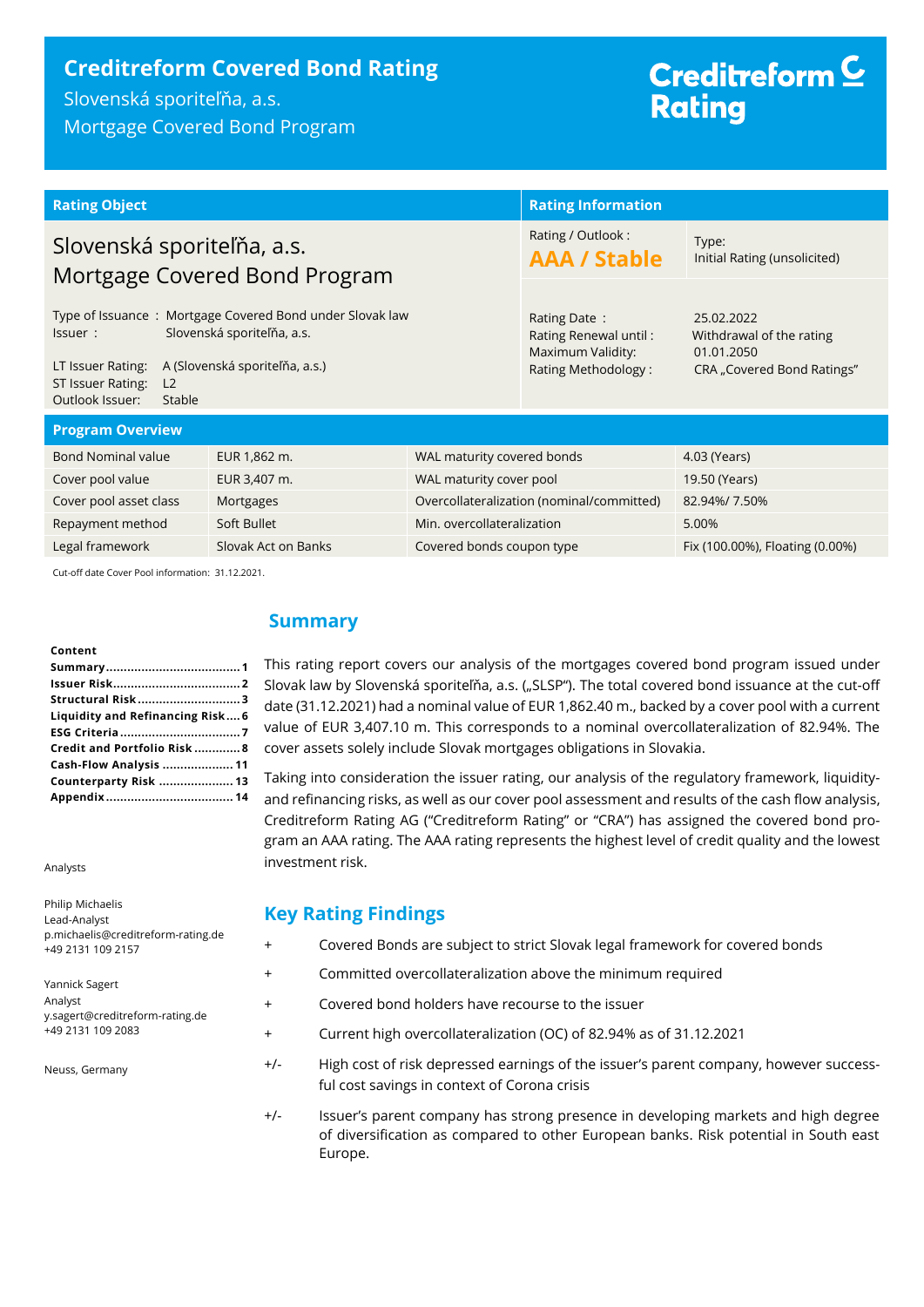Table1: Overview results

| <b>Risk Factor</b>               | <b>Result</b>               |
|----------------------------------|-----------------------------|
| Issuer rating                    | A (rating as of 27.08.2021) |
| + Legal and regulatory framework | +4 Notches                  |
| + Liquidity and refinancing risk | +1 Notch                    |
| = Rating after $1st$ uplift      | AAA                         |
| Cover pool & cash flow analysis  | AAA                         |
| + $2nd$ rating uplift            | $+/-0$ Notch                |
| = Rating covered bond program    | <b>AAA</b>                  |

## <span id="page-1-0"></span>**Issuer Risk**

#### **Issuer**

Our rating of Slovenská sporiteľňa, a.s. mortgage covered bond program is reflected by our issuer rating opinion of Erste Group Bank AG (Group) due to its group structure. Erste Group was founded in 1819 when wealthy citizens of Vienna donated a fund to found a savings bank. The Austrian savings bank group consists of 49 institutes: 46 savings banks in the federal states as well as Erste Bank, Erste Group and Zweite Sparkasse. Erste Group Bank AG acts as the holding company and central institution of the savings banks in Austria. Erste Bank and Sparkassen are represented nationwide in Austria and are subject to a de facto regional principle, whose areas are determined by a joint liability agreement.

All savings banks in Austria are members of a group of credit institutions whose parent institution is Erste Group Bank AG. As a result, all institutions are part of an "institutional guarantee system" in accordance with CRR and thus part of the IFRS scope of consolidation of Erste Group Bank AG. The consolidation takes place on the basis of the joint liability agreement, although Erste Group Bank AG holds no or only a minority share. Erste Bank Österreich and its subsidiaries include only those savings banks that are wholly or majority owned by the Erste Group. The savings banks segment comprises those savings banks that are members of the joint liability agreement of the Austrian savings banks sector and in which Erste Group does not hold a majority interest but exercises control under IFRS. Erste Group Bank AG is the holding company and central institution responsible for the strategic business alignment of all subsidiary banks in Austria and abroad. In the following section, the name of Erste Group Bank AG always refers to the consolidated group, not to the holding company. The banking business of Erste Group Bank AG focuses on Austria and the eastern part of the European Union, in particular the neighboring countries. Erste Group is a diversified bank with the aim of being the leading bank for private and corporate clients. In seven core markets, the bank manages 16 million customers, of which 4.5 million in the Czech Republic and 3.8 million in Austria.

CRA has upgraded the long-term issuer rating of Erste Group Bank AG (hereinafter: Erste Group) by one notch from A- to A in a Rating Update dated 27.08.2021 following an update in the bank rating methodology. Erste Bank Group's role as a strong partner of SMEs, retail and corporate customers in middle and east Europe coupled with the Joint liability agreement between Erste Group and Sparkasse Austria acts as a key driver of the rating of the issuer. CRA does not expect the substantial deteriorations on earnings and risk provisions during the COVID-19 crisis to have any sustainable effect on asset quality and earning capacity of the bank. The expected steep rise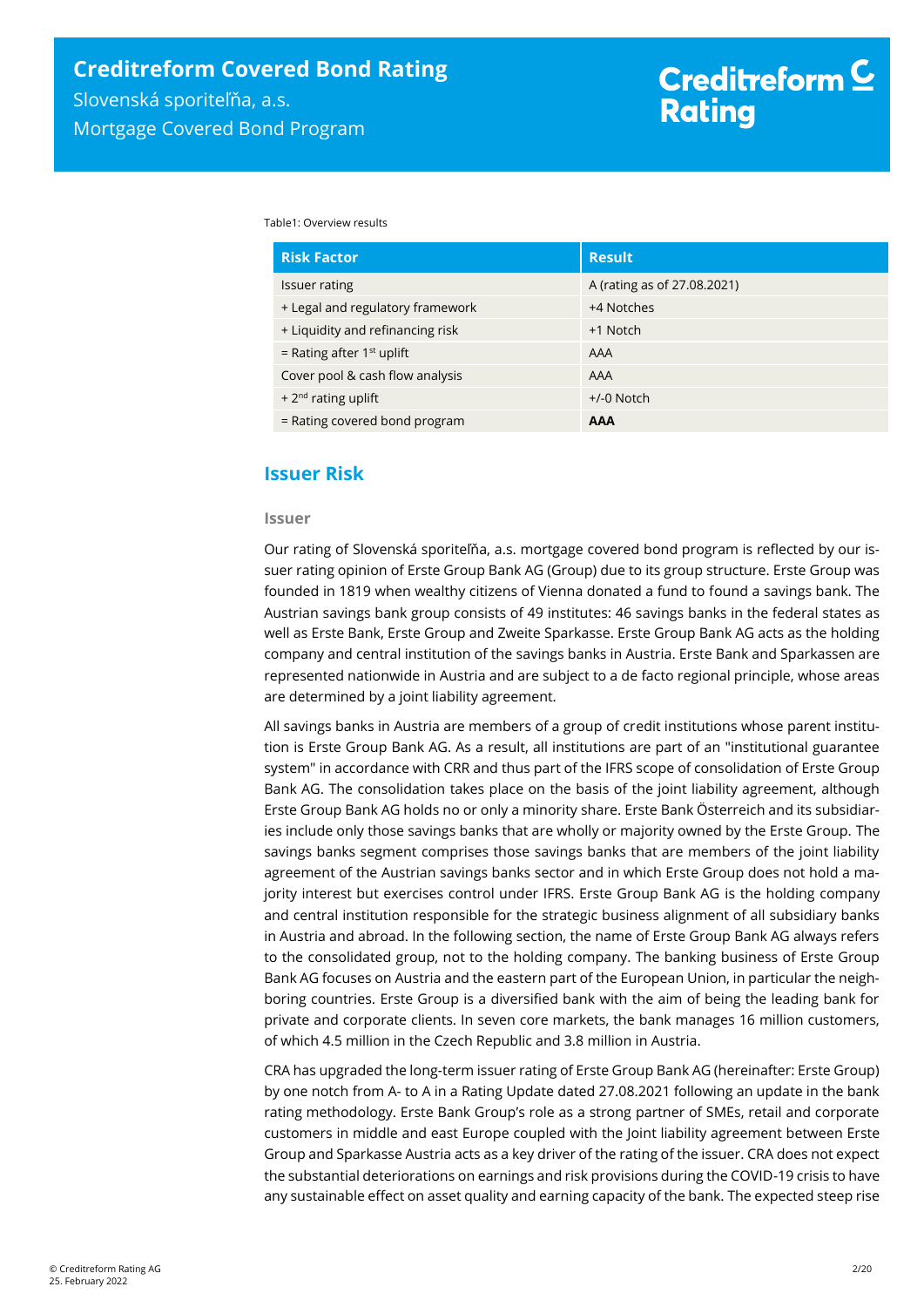in default rates, which was the main driver of the rating downgrade of the issuer in the previous year, has been so far avoided, owing to the generous state support therefore, justifying a rating upgrade. For a more detailed overview of the issuer rating, please refer to the webpage of Creditreform rating AG.

# <span id="page-2-0"></span>**Structural Risk**

#### **Transaction structure**

Table 2: Overview of all transaction's parties | Source: CRA

| <b>Role</b>                 | <b>Name</b>                                                       |
|-----------------------------|-------------------------------------------------------------------|
| <b>Issuer</b>               | Slovenská sporiteľňa, a.s.                                        |
| Cover Pool Monitor/ Trustee | Specific Controller is appointed by the National Bank of Slovakia |
| Cover pool administrator    | General bankruptcy administrator of the issuer                    |

Figure1: Overview of Covered Bond emission | Source: CRA



**Legal and Regulatory Framework**

The legal basis of covered bond ("krytý dlhopis") programs in Slovakia is the Act on Bonds (Act No. 530/1990 Coll., Part Four, Article 20b), the Act on Banks (No. 483/2001 Coll., Part 12), the Insolvency Act (Act No. 7/2005 Coll., Part 6), and five Decrees of the National Bank of Slovakia (Národná banka Slovenska, "NBS") for covered bonds programs.

According to the Act on Bonds, the public supervision of Slovak covered bond banks is divided between the cover bond program administrator and the NBS, which also grants licenses to operate the covered bond business. The supervision of the issuing and administration of covered bonds by the NBS is regulated by the Act on Financial Market Supervision (Act No. 747/2004 and amending certain laws). If necessary, the NBS can request additional information and information at any time.

The Act on Banks enacts the implementation of the European Union's Bank Recovery and Resolution Directive ("BRRD") in national law, providing the resolution authorities with special resolution tools including the so-called "bail-in tool". Among others, this law ensures that covered bonds are exempted from a potential bail-in. In addition, the European Capital Requirements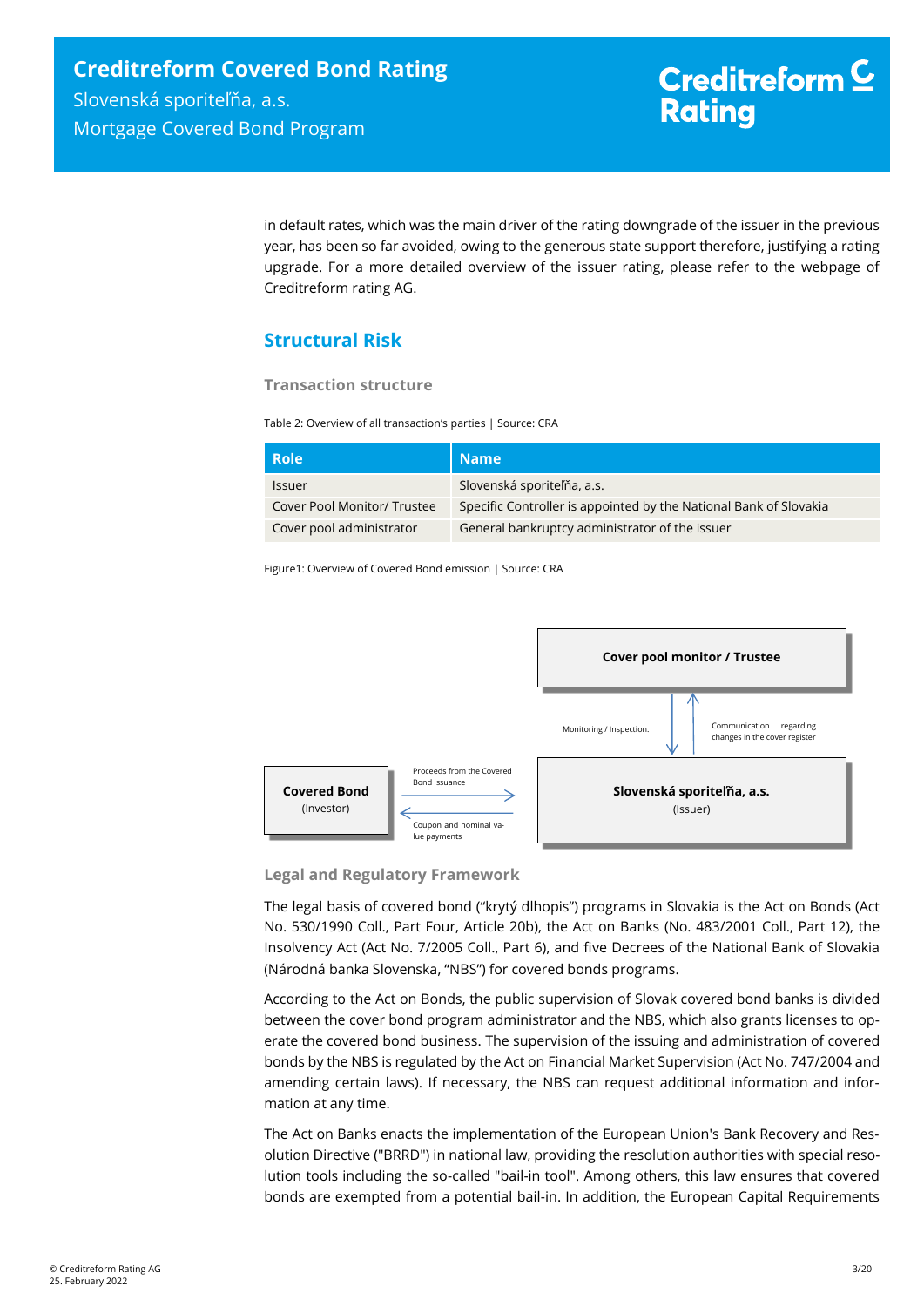Directive (CRD) is also enacted by the Slovak law by the Act on Banks. Slovak covered bonds fulfil the criteria according to UCITS 52 (4) and listed issues are eligible for repo transactions.

It can be noted that, the European Commission on November 2019 has adopted the legislative package to provide for enhanced harmonisation of the EU covered bond market. Each of the Member States shall implement the Covered Bond Directive by 8 July 2021 and the national measures shall be applied at the latest from 8 July 2022. Once fully implemented, the directive might have a potential impact on legal and regulatory framework on the issuer and the covered bonds of each EU member states. The Act on Bonds was last updated in 2017, and its amendments came into force on 1 January 2018, while the last amendment of the Act on Banks came into force on 1 January 2022. The transposition of EU Directive into national law is completed in Slovakia<sup>1</sup>.

#### **Insolvency Remoteness and Asset Segregation**

While cover assets remain on the balance sheet as long as the bank is solvent ("in-balance" transaction), the Slovak Act on Banks stipulates that the issuer create a cover register in order to identify the cover assets. Covered bonds must be fully backed by the appropriate cover asset class. In addition, the framework complies with the principle of uniform coverage, i.e. each covered bond program includes only one cover pool which contains all the claims of this cover class. The legal framework prohibits the mixing of the primary cover asset classes, but allows for substitution assets up to an amount of 10% of the total value of the cover pool.

In the event of a default by the issuer, the registered cover assets will be marked as a noninsolvent part of the issuer´s estate and will be isolated from the insolvency estate; they form the insolvency-free assets of the issuer and are not affected by insolvency proceedings. Then, only the asset values in the covered bond register can be used as collateral to service the claims of the covered bond holders. If the cover pool is insufficient to fulfil the covered bond holders' claims, the covered bond holders have recourse to the bank's aggregate bankruptcy estate in a pari passu relationship with other unsecured bond creditors.

In addition, there is no automatic sale of the cover assets or accelerated repayment of the covered bonds in the event of a default. Only in the event of insolvency and no option for the bankruptcy administrator to transfer the program to one or several solvent banks is a special procedure permitted to liquidate the assets of the covered bond issuer, and thereby accelerating the repayment of the covered bonds.

#### **Trustee**

 $\overline{a}$ 

In order to ensure that the cover assets are correctly recorded in the relevant cover register and that their inclusion meets eligibility criteria, the NBS reviews and appoints a trustee and his deputy for a covered bonds program issuer, either on its own initiative or at the suggestion of the issuer. The responsibilities of the trustee include i.e. the supervision of the issuance of covered bonds, the review of the cover register and the statutory coverage ratios of the cover pool, the assurance of compliance with the criteria for the cover assets and underlying real properties, and the monitoring of agreements on the hedging derivatives in the cover pool.

The trustee must submit a report to the NBS every year before 30 April. If the trustee becomes

 $1$  https://ec.europa.eu/info/publications/covered-bonds-supervision-directive-transposition-status\_de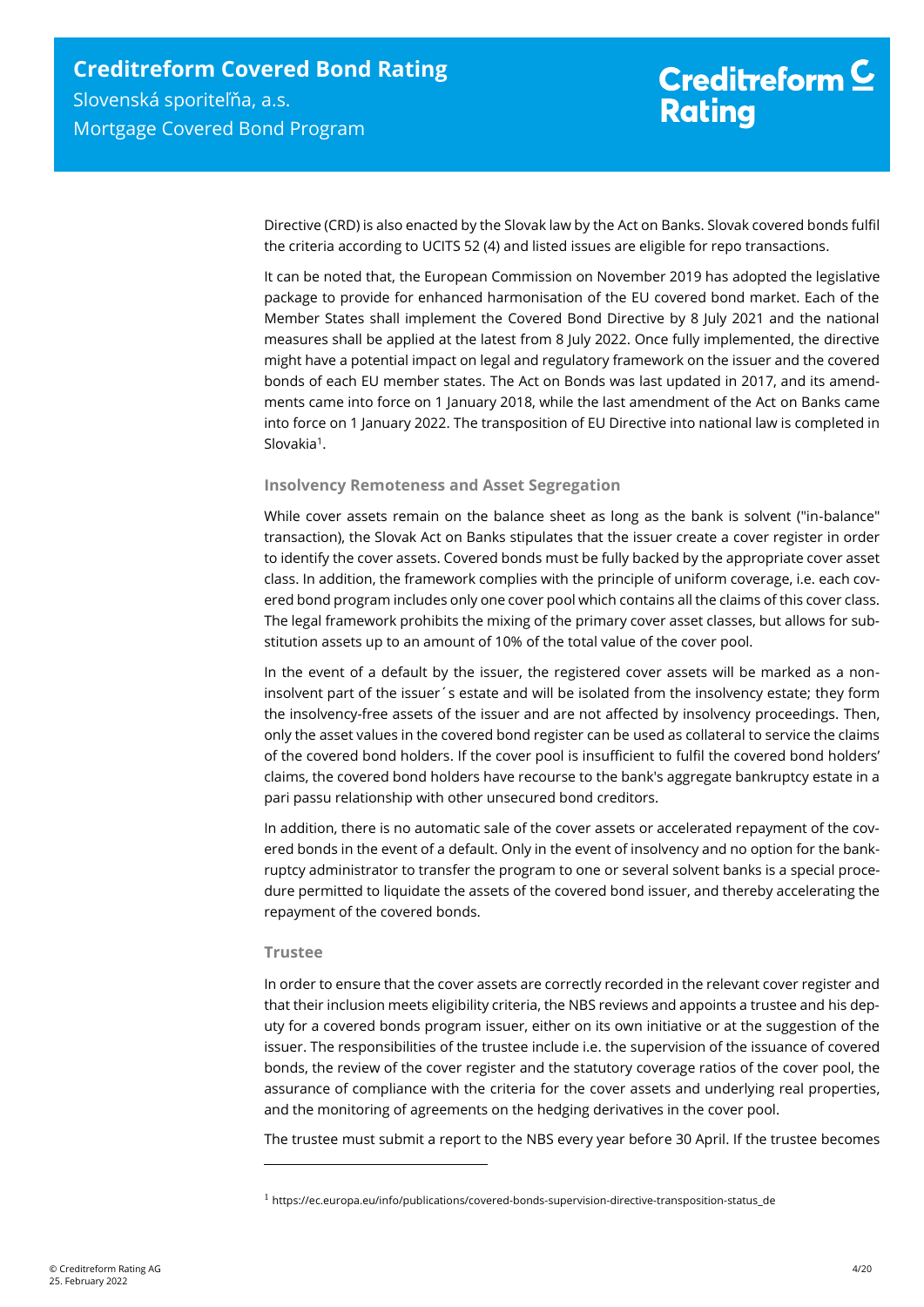aware of any deficiencies or breaches of the Act on Banks in relation to the Covered Bond Programme, it must immediately inform the NBS.

#### **Special Administrator**

Slovakia fully complies with EBA's best practice regarding the administration of the covered bond program post the issuer's insolvency or resolution. This task is executed by the general bankruptcy administrator of the issuer, which will manage the cover pool. The bankruptcy administrator may perform all legal transactions with effect to the cover pool, insofar as these are necessary for an orderly settlement in the interest and to the full satisfaction of the covered bond creditors. The bankruptcy administrator may, subject to special procedures, extend the original maturities of the covered bonds. Should a reduction in the claims of the covered bond holders nevertheless become apparent, the bankruptcy administrator, together with the cover pool trustee and with the approval of the NBS, is permitted to transfer the entire covered bond programme to one or more solvent banks. If this is not feasible, only then the bankruptcy administrator is entitled to liquidate the assets of the covered bond issuer, thereby accelerating the repayment of the covered bonds.

#### **Eligibility Criteria**

 $\overline{a}$ 

A cover pool may consist of primary assets, substitution assets, hedging derivatives, and liquid assets. According to the Act on Banks, eligible cover assets are mortgage loans, which are secured by a lien or other security right to real estate. The geographical scope of mortgage loans is confined to the Slovak Republic. The maturity of the loans may not exceed 30 years. In addition, the loans may only be granted to retail customers. The legal framework sets a soft LTV limit for the eligibility of residential mortgage loans at 80%. Mortgage loans with an LTV above the 80% limit are included up to the amount that does not exceed the 80% of the value of the pledged property. Mortgage loans with an LTV above 100% are not allowed to be part of the cover pool. If a value for a property should drop to the point where the LTV rises above 100%, the loan must be removed from the register of covered bonds.

At least 90% of the total value of the cover pool must consist of these primary assets, while the residual 10% can consist of substitution assets. Liquid assets are not included in this calculation. Substitution assets include exposures to the European Central Bank, central banks in the European Union or to appropriate credit institutions, which qualify for the CQS 1 with respect to the Directive 2006/48/EC.

Once assets or asset values have been registered in the register of cover assets, they are part of the cover pool until they are deleted from the register.

#### **Systemic Relevance and External Support**

While the total volume of outstanding covered bonds in Slovakia was only EUR 3.8 billion in 2011, it almost doubled to EUR 7.3 billion in 2020<sup>2</sup>. During the same period, the number of issuers decreased from eight to only six institutions. The highest growth in new issuances was observed in 2019, where an increase of 37.1% of the total volume of outstanding covered bonds was recorded.

<sup>2</sup> Source: EMF-ECBC (2021), ECBC: European Covered Bond Fact Book 2021-online, EMF-ECBC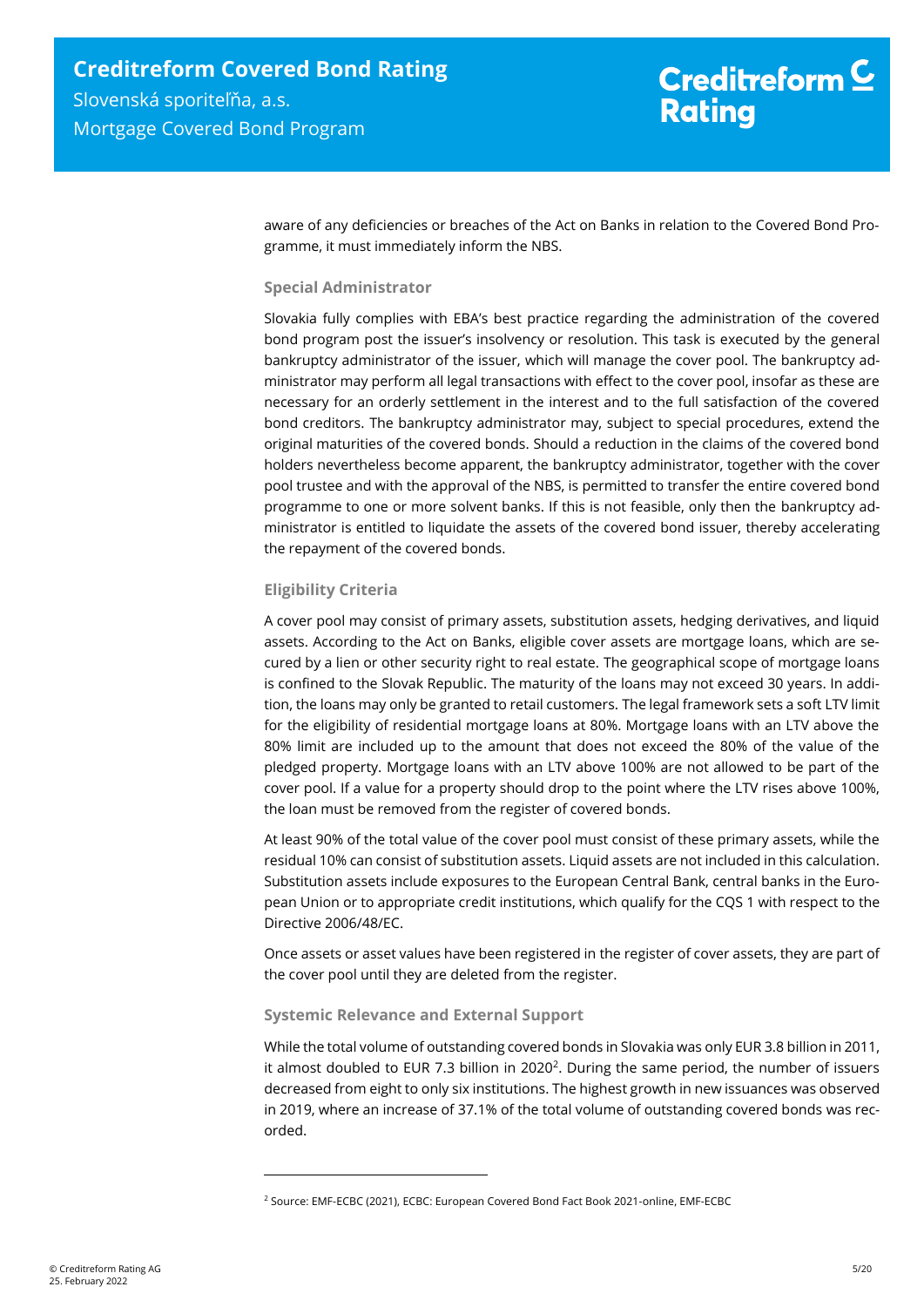With total assets of EUR 20.7 billion, SLSP was the largest bank in Slovakia in terms of total assets in 2020. In addition, with a market share of approximately 29.0% in the covered bond segment, SLSP is the largest covered bond issuer in the Slovak covered bond market.

#### **Summary Structural Risk**

In general, the Slovak framework defines the legal basis for covered bond programs in Slovakia, it defines clear rules to mitigate risks in particular regarding: insolvency remoteness, asset segregation, investor's special claim vis-à-vis other creditors, the roll and appointment of a trustee and bankruptcy administrator, among other provisions.

We considered the structural framework in Slovakia as positive, accomplishing an adequate set of rules for Slovak covered bonds. Furthermore, we contemplate the importance of SLSP in the Slovak Covered Bond market in our analysis. Due to those reasons we have set a rating uplift of four (+4) notches.

# <span id="page-5-0"></span>**Liquidity and Refinancing Risk**

#### **Minimum Overcollateralization**

According to the Slovak Act on Banks, it is compulsory to maintain an overcollateralization (OC) of at least 5% measured as of the last day of the relevant month. The ratio is calculated by the value of the cover pool, which is determined by the aggregated sum of primary and substitution assets as well as hedging derivatives and liquid assets, and the sum of liabilities and costs of the covered bond program. The mandatory overcollateralization has to be covered under interest rate and currency stress scenarios, among others. The bank can determine a higher OC for an issued covered bond, but then is obligated to maintain this fixed value until the maturity of the debt instrument for all covered bonds.

#### **Short-term Liquidity Coverage**

The issuer is required to maintain a liquidity buffer for the next 180 days to cover all debt service outflows (interest and principal) and derivative transactions. The calculation of the buffer size takes into account positive and negative cash flows. Should there be uncovered outflows, these must be covered with liquid assets, which can be included in the calculation for the period of 30 days.

#### **Stress Tests and Matching**

The issuer must ensure that the coverage and OC is also maintained in the case of stress periods. For this purpose, the underlying cover pool must be subjected to a stress test at least once a year. The stress test shall include among other things credit risk, interest rate risk, foreign exchange risk, and liquidity risk. The NBS can request documents on form, scope, methodology and results of stress tests of the last 24 months.

#### **Asset-Liability Mismatch**

Asset-liability mismatches ("ALM") arise with different maturities of cover assets and covered bonds. According to the Slovak framework, natural matching - i.e. the congruence of present values – forms the essential approach to reduce ALM risk. In addition, the statutory liquidity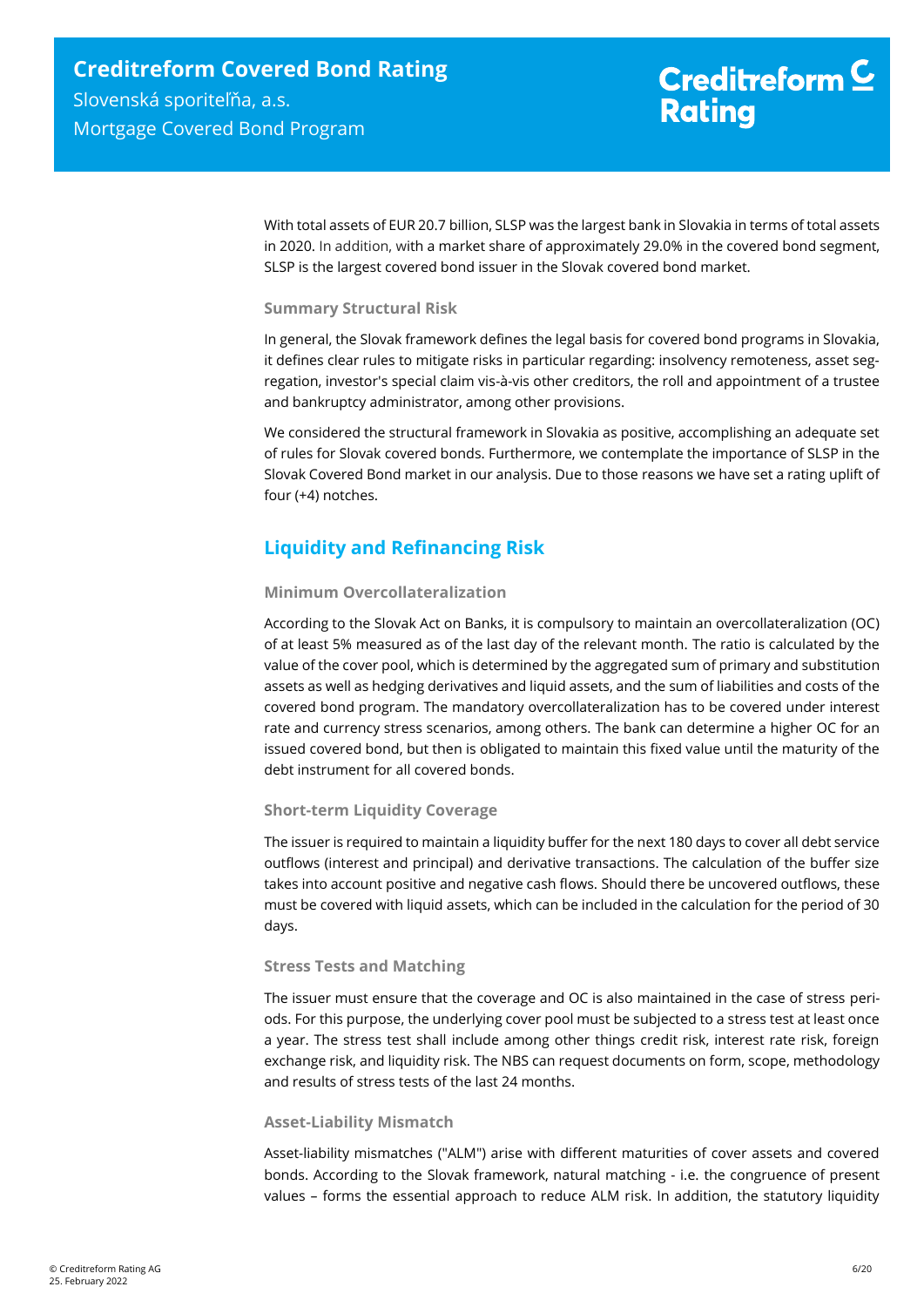coverage requirement for 180 days is a safeguard mechanism to ensure the servicing of pending principal and interest payments.

#### **Repayment Method**

This covered bond program issues covered bonds with soft bullet maturity, i.e. according to the legal framework the bankruptcy administrator can extend the original maturities of the covered bonds by up to 12 months under special procedures. This mechanism is not considered in our cash flow analysis due to the lack of relevant information on the repayment structure under the extension provisions.

#### **Refinancing Costs**

In the event of the issuer's insolvency, the Slovak legal framework provides that the bankruptcy administrator may sell assets of the cover pool, but only if a transfer of the covered bond programme to one or more solvent banks has not been possible.

CRA's analysis assumes that refinancing gaps due to ALM will be closed by a sale of assets from the cover pool. In doing so, we take into account related costs in the form of a discount to the nominal value. The quantification of this discount is adjusted following an analysis of relevant market data and will be used in our cash flow analysis.

#### **Other liquidity risks**

Derivatives can be an additional measure to hedge interest rate and currency risks. The legal framework provides for yearly stress tests to be conducted on interest rate- and foreign exchange risks. The stress scenarios are either static, dynamic or model-based.

Information on, among other things, the yields and maturity of outstanding bonds, the structure of the cover assets, the average amount and maturity of primary assets, fixed interest periods, the stress tests and the respective coverage shall be published in each year.

#### **Summary Liquidity and Refinancing Risk**

Compared to other jurisdictions, the Slovak legal framework and the stipulated risk management processes for liquidity risks constitute a comparatively strict framework by which they can be effectively reduced.

Refinancing risks can be structurally reduced due to the soft bullet repayment structure in case of a bankruptcy of the issuer. In addition, refinancing risks can be cushioned by sufficiently high overcollateralization, short-term cash availability, or other liquid funds to bridge the asset-liability mismatches in the portfolio. Therefore, we assess the overall legal provisions on liquidity management for Slovak Covered Bond programs as positive and set a rating uplift of one (+1) notch.

## <span id="page-6-0"></span>**ESG Criteria**

CRA generally takes ESG-relevant factors (environmental, social and governance) into account when assessing Covered Bond ratings. Overall, ESG factors have a significant impact on the current rating of this Covered Bond program. CRA identifies governance factors, in particular, to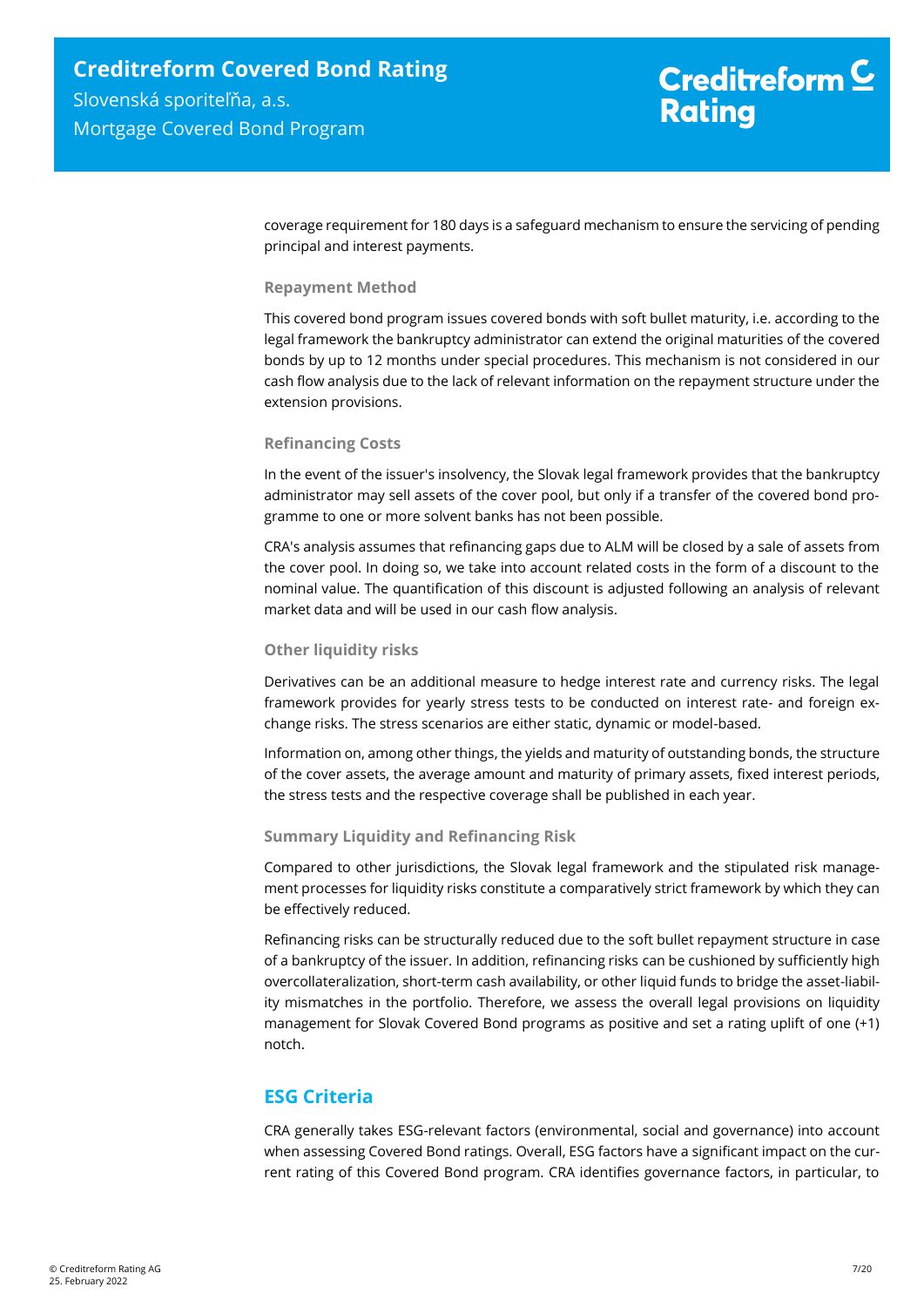have a highly significant impact on Covered Bond ratings. Since Covered Bonds are subject to strict legal requirements, regulatory risk plays an important role in assessing the credit rating.

The Slovak covered bonds legislation defines clear rules to mitigate risks in particular regarding insolvency remoteness, asset segregation, investor's special claim vis-à-vis other creditors, the roll and appointment of a trustee and bankruptcy administrator, among other provisions. Additionally, Risk management and internal controls as well as the macroeconomic factors such as hedging strategies, interest rates and yield curve are considered to have a highly significant impact on the assessment of the credit rating. Other individual factors with a potential key rating influence were not identified, and therefore did not affect the final rating.

# <span id="page-7-0"></span>**Credit and Portfolio Risk**

#### **Cover pool analysis**

The analysis of the cover pool is based on public information which has been made available by the issuer, in particular the Cover Pool Overview ("CPO") as per regulatory requirements. This information was sufficient according to CRA´s rating methodology "Covered Bond Ratings".

At the cut-off-date 31.12.2021, the pool of cover assets consisted of 83,421 debt receivables from 76,576 debtors, of which 100.00% are domiciled in Slovakia. The total cover pool volume amounted to EUR 3,407.10 m. in residential (100.00%), commercial (0.00%) and others (0.00%). The residential cover pool has an indexed weighted average LTV of 43.46%. [Table 3](#page-7-1) displays additional characteristics of the cover pool:

<span id="page-7-1"></span>Table 3: Cover pool characteristics | Source: SLSP

| <b>Characteristics</b>            | <b>Value</b>       |
|-----------------------------------|--------------------|
| Cover assets                      | EUR 3,407 m.       |
| Covered bonds outstanding         | EUR 1,862 m.       |
| Substitute assets                 | EUR 110.00 m.      |
| Cover pool composition            |                    |
| Mortgages                         | 96.77%             |
| Substitute assets                 | 3.23%              |
| Other / Derivative                | 0.00%              |
| Number of debtors                 | 76,576             |
| Mortgages Composition             |                    |
| <b>Residential</b>                | 100.00%            |
| Commercial                        | 0.00%              |
| Other                             | 0.00%              |
| Average asset value (Residential) | EUR 39.52 k.       |
| Average asset value (Commercial)  | EUR 0 k.           |
| Non-performing loans              | <b>NR</b>          |
| 10 biggest debtors                | <b>NR</b>          |
| WA seasoning                      | 4.50 Years         |
| WA maturity cover pool (WAL)      | <b>19.50 Years</b> |
| WA maturity covered bonds (WAL)   | 4.03 Years         |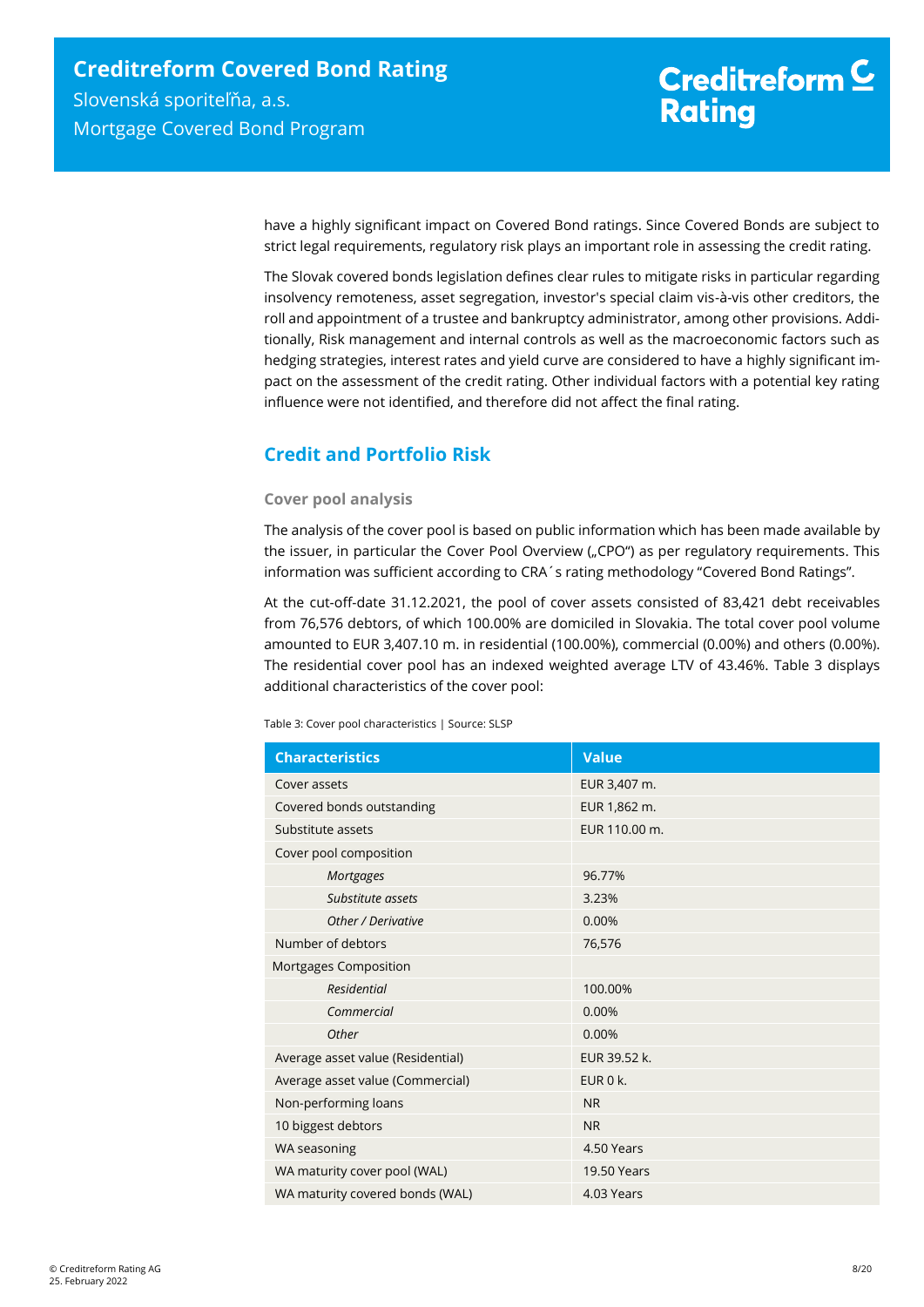We have listed an extended view of the composition of the cover pool in the appendix section "Cover pool details", with, for example, a detailed regional distribution. The following chart displays the maturity profile of the cover assets at the cut-off date 31.12.2021 (see [figure 2\)](#page-8-0):



<span id="page-8-0"></span>

#### **Maturity profile**

The following charts present the cash flow profile of the issuer (see [figure 3](#page-8-1) and [figure 4\)](#page-8-2):

<span id="page-8-2"></span><span id="page-8-1"></span>

During its cash flow modelling, CRA has taken into consideration the maturity structure of cover assets and liabilities. This structure was an integral part of the cash flow analysis.

#### **Interest rate and currency risk**

This covered bond program does not use derivatives to hedge interest rate- and currency risk. However, the legal framework provides for yearly stress tests to be conducted on interest rateand currency risks to maintain the mandatory OC. Therefore, interest rate risk could be mitigated by the 5% OC requirement. Currency risk, on the other hand, is also limited for this program as 100.00% of the cover pool assets and 100.00% of the cover bonds are denominated in euro. Therefore, we have not applied foreign exchange stresses but applied interest rate stresses on the cash flows for each rating level according to our methodology. The overall rating impact of interest rate mismatches was negligible for this program, which has been presented in our 'Breakeven Analysis' segment.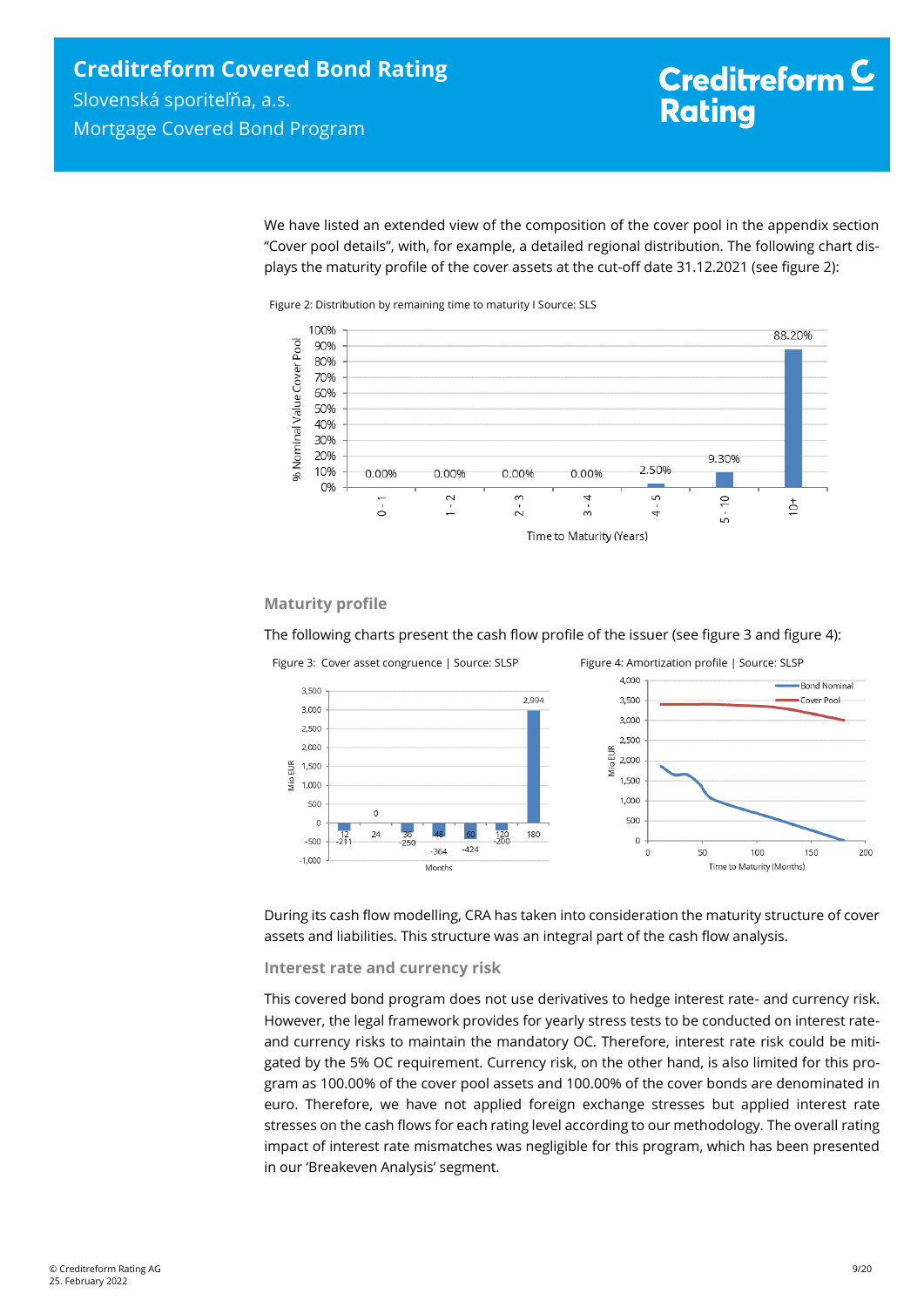Table 4: Program distribution by currency | Source: SLSP

| <b>Currency</b> | <b>Volume</b> | Share (%) |
|-----------------|---------------|-----------|
| Cover Pool      |               |           |
| <b>EUR</b>      | 3,407 m.      | 100.00%   |
| Covered Bond    |               |           |
| <b>EUR</b>      | $1,862 \; m.$ | 100.00%   |

Figure 5 shows the types of interest rate used in this program.



Figure 5: Type of interest rate | Source: SLSP

#### **Credit Risk**

The credit risk assessment for Mortgage Covered Bond have been determined in accordance with CRA rating methodology for Covered Bonds by means of historical data and particular parameters from the Covered Bonds.

Due to the high granularity of mortgage pools we have characterized these portfolios as big enough and with a homogeneous composition i.e. ("Large Homogeneous Portfolio", LHP). Furthermore under that premise we have assumed that it is possible to derive a loss distribution. CRA has used the historical issuer's NPL ratio to derivate a conservative default rate proxy for the approximation through the LHP distribution. For the SLSP it has been assumed an expected default rate of 0.85% for the LHP. Furthermore CRA has considered a 15.00% correlation to define the LHP distribution. [Table 5](#page-10-1) disclosed the expected default rate for each relevant rating level.

In order to derive recovery and loss-severity base case assumption CRA has used historical data from mortgage price indexes. To determine loan-level recovery assumptions the resulting stressed recoveries assumptions were compared with the portfolio's existing loan-to-value ratios (LTVs).

Based on the default rates and taking into account the recovery assumptions, the following loss assumptions were determined for the current cover pool (se[e Table 5\)](#page-10-1):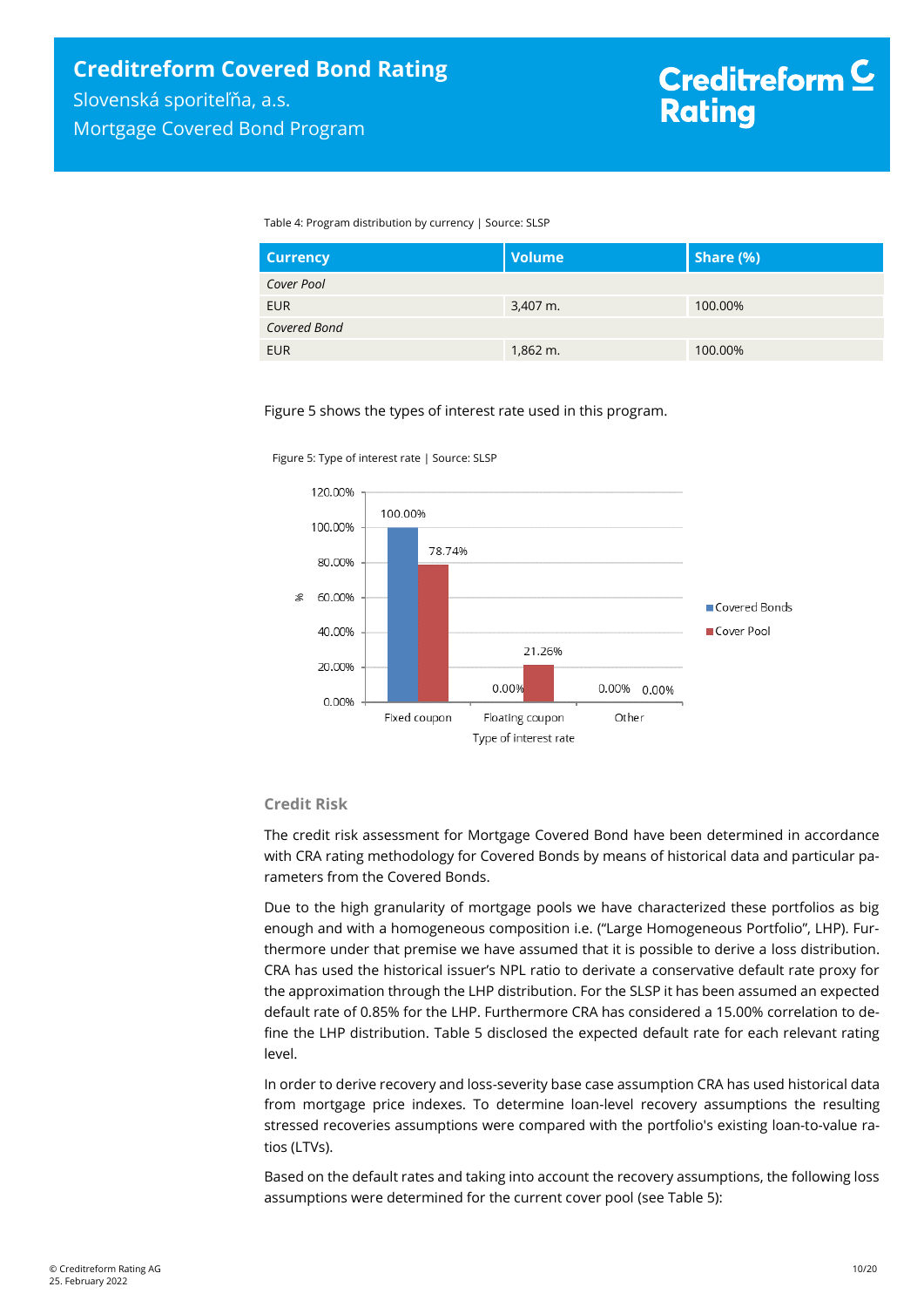| <b>Rating</b> | <b>Default Rate (%)</b> | <b>Recoveries (%)</b> | <b>Expected Loss (%)</b> |
|---------------|-------------------------|-----------------------|--------------------------|
| <b>AAA</b>    | 27.53%                  | 53.22%                | 12.88%                   |
| $AA+$         | 24.68%                  | 56.36%                | 10.77%                   |
| AA            | 20.96%                  | 61.18%                | 8.14%                    |
| AA-           | 17.71%                  | 66.61%                | 5.91%                    |
| $A+$          | 16.49%                  | 68.76%                | 5.15%                    |
| A             | 16.43%                  | 68.87%                | 5.11%                    |
| $A -$         | 15.54%                  | 70.65%                | 4.56%                    |

<span id="page-10-1"></span>Table 5: Cover Pool Base case assumptions | Source: CRA

# <span id="page-10-0"></span>**Cash-Flow Analysis**

#### **Model Assumptions**

Based on public information and using the base case loss assumptions, we implement a scenario-based cash flow model. This model aims to test the ability of the structure to service all covered bonds according to their payment profile in diverse stress scenarios. The CRA cash flow analysis assumes that the issuer has defaulted, i.e. all obligations will be met using cash flows from the cover pool assets only. We also assume that no additional assets will be added to the cover pool during the wind-down phase.

#### *Asset-Sale Discount*

In our model, short-term liquidity needs and liquidity needs due to asset-liability mismatches will be met with a sale of cover assets available for monetization. Based on secondary market data, CRA assumes a rating-level haircut on the asset value ("Asset-Sale Discount") which represents additional costs of disposal and market risks during the sale of cover assets (see [Table 6\)](#page-10-2).

#### *Yield Spread*

Since cover assets often have a positive yield spread against the covered bonds issued, CRA uses available public information (i.e. issuers´ annual accounts) to size this assumed spread ("Yield Spread") (see [table 6\)](#page-10-2):

| <b>Rating level</b> | <b>Asset-Sale Discount</b> | Yield Spread |
|---------------------|----------------------------|--------------|
| <b>AAA</b>          | 71.71%                     | 1.07%        |
| $AA+$               | 66.09%                     | 1.19%        |
| AA                  | 62.48%                     | 1.27%        |
| $AA-$               | 59.03%                     | 1.35%        |
| $A+$                | 56.38%                     | 1.41%        |
| $\overline{A}$      | 54.21%                     | 1.45%        |
| $A -$               | 51.37%                     | 1.52%        |

<span id="page-10-2"></span>Table 6: Cash-Flow Model assumptions | Source: CRA

#### **Rating Scenarios**

Scenarios that have been tested in our cash flow model rely on the variation of several central input parameters, such as:

Portfolio composition (diversification, concentration, granularity)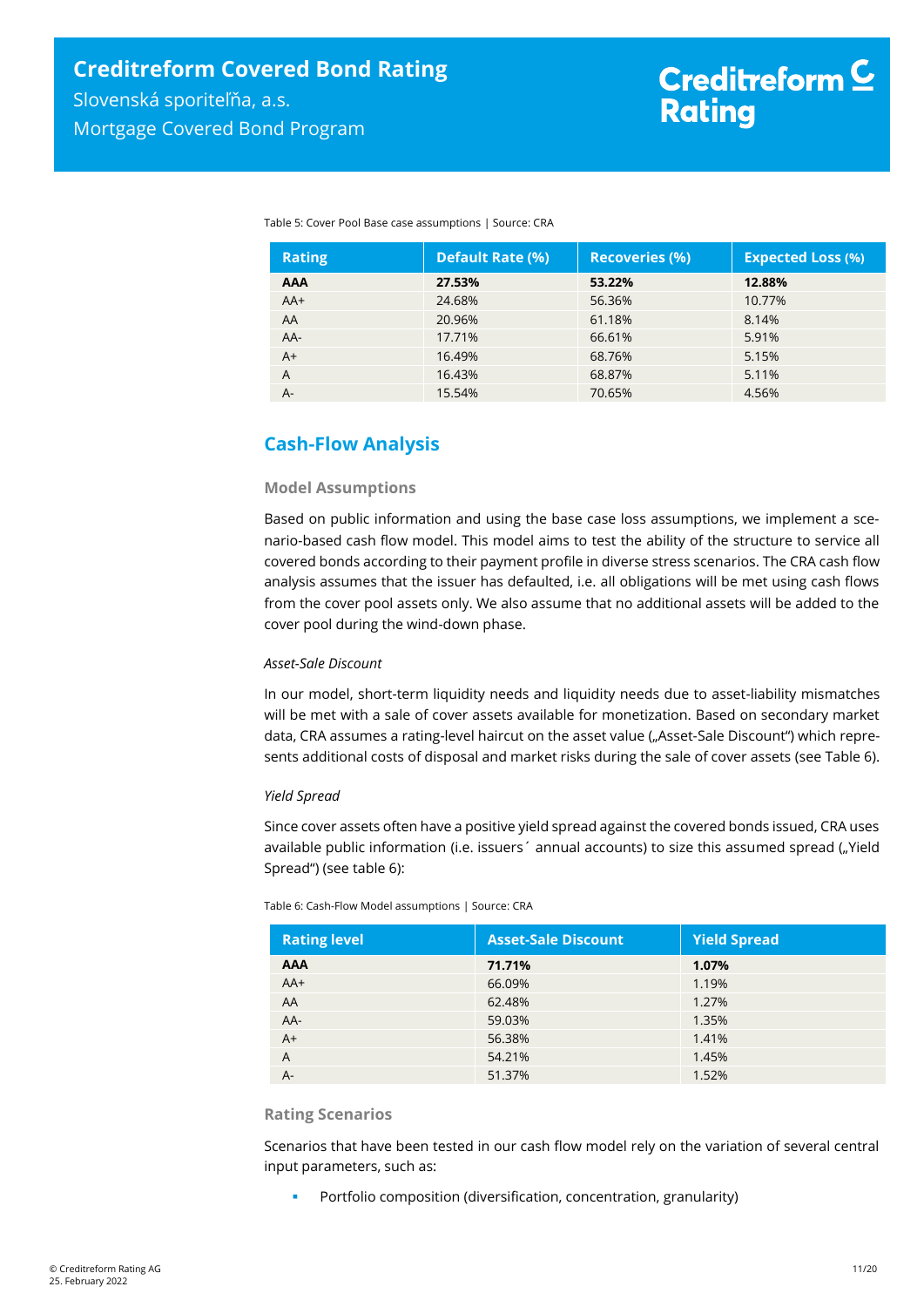- **Probability of default of cover assets**
- Correlations of cover assets and systematic risk factors
- Recoveries
- Maturity profile of covered bonds and cover assets (ALM)

Within an **AAA** rating scenario, the cash flow model showed that obligations can be paid fully and in a timely manner. In total, the cash flow analysis revealed that the portfolio, given all information available as of 31.12.2021, could be sufficient to repay bond nominal capital notwithstanding the occurrence of any extraordinary events. On this basis, the rating of the cover pool within our covered bond program rating has been set at AAA.

#### **Overcollateralization Break-Even Analysis**

CRA also performed a break-even OC analysis. Such OC levels should bear the corresponding losses for a given rating scenario. Main drivers of the analysis are:

- ALM
- Loss level
- Interest rate spreads
- Foreign currency mismatches
- Recoveries.

Performing the break-even OC analysis, we took rating-level specific stressed outcomes into account. Based on these analyses, the maximum OC required for each relevant rating level during the whole period has been presented i[n table 7.](#page-11-0)

<span id="page-11-0"></span>Table 7: Breakeven Analysis | Source: CRA

| <b>Rating Level</b> | <b>Break-Even OC</b> |
|---------------------|----------------------|
| <b>AAA</b>          | 72.05%               |
| $AA+$               | 62.18%               |
| AA                  | 54.17%               |
| AA-                 | 47.39%               |
| $A+$                | 43.71%               |
| $\overline{A}$      | 41.55%               |
| $A -$               | 32.34%               |

#### **Sensitivity Analysis**

CRA also evaluates the sensitivity of the structure and program with respect to important input parameters. In particular, the following factors have been varied:

- Credit quality of cover assets
- Recoveries

The following table presents the rating impact of a decline in recoveries and an increase in the credit risk of single debtor. Starting from the best-case, which is represented by our base case assumptions, the analysis reveals the sensitivity of the rating with respect to recovery rates and credit risk. In the worst-case scenario, in which we reduce recoveries by 50% and increase credit risk by 50%, the impact can be seen by a change in the implied rating scenario of 2 notches (see [Table 8\)](#page-12-1):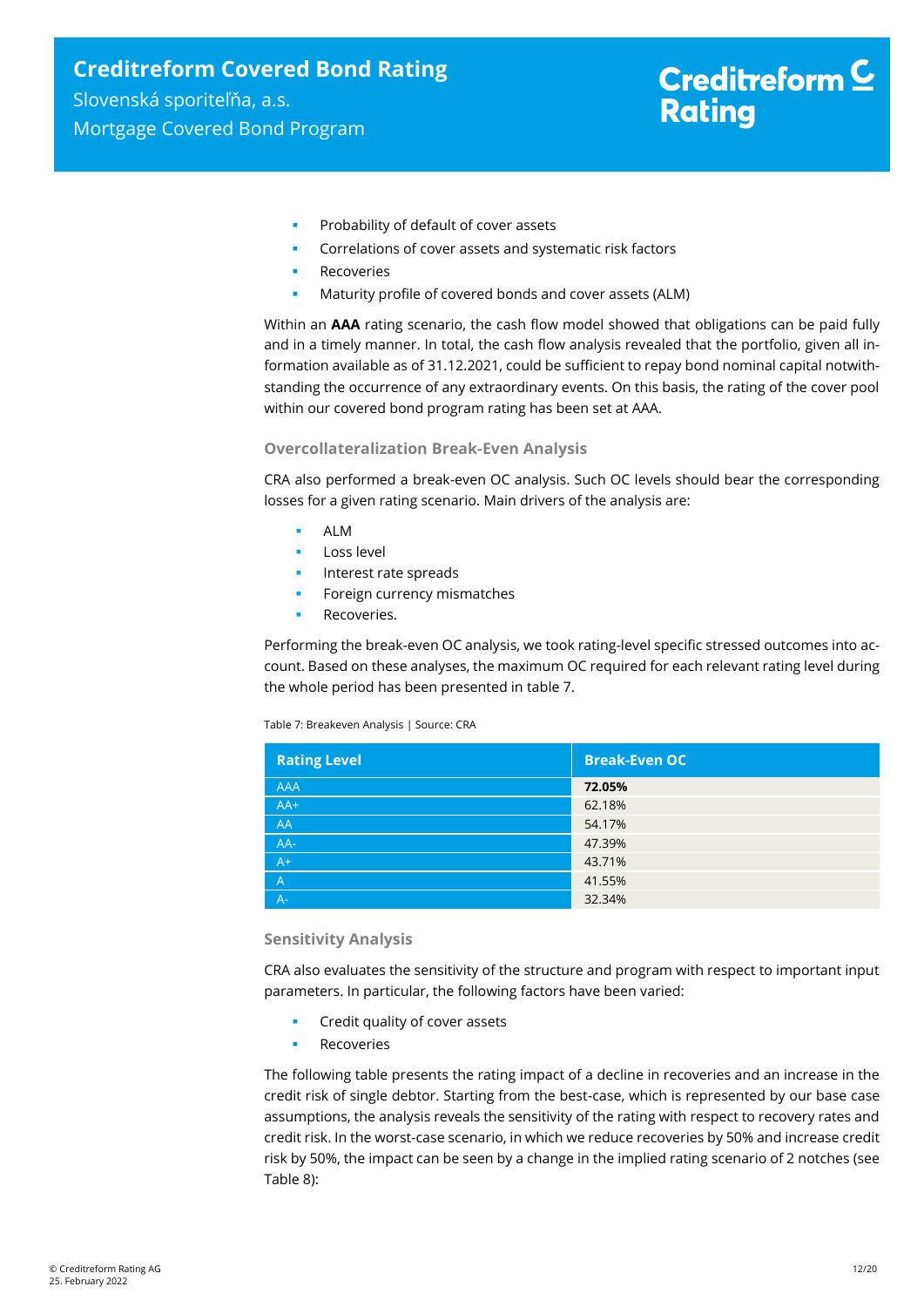<span id="page-12-1"></span>Table 8: Covered Bond Program Sensitivity: Credit Quality und Recovery Rates | Source: CRA

| Recovery<br><b>Defaults</b> | <b>Base Case</b> | $-25%$ | $-50%$ |
|-----------------------------|------------------|--------|--------|
| <b>Base Case</b>            | <b>AAA</b>       | AAA    | $AA+$  |
| $+25%$                      | AAA              | $AA+$  | AA     |
| $+50%$                      | $AA+$            | AA+    | AΑ     |

#### **Summary Cash-Flow Analysis**

Based on public information and using the base case loss assumptions, the analysis showed that obligations can be paid in full and in a timely manner. Overall, the cash flow analysis revealed that the portfolio, given the used information, may ensure the repayment of bonds' nominal capital notwithstanding the occurrence of the presented stressed scenarios. Therefore, the rating of the cover pool within our covered bond program rating has been set at AAA. Considering the issuer rating as the rating floor in combination with the analysis of the legal framework and the resulting primary rating uplift, this has already led to a rating of AAA for the program, the secondary rating uplift with potentially three (+3) notches only serves as a further buffer against a downgrade of the issuer.

However, it is worth mentioning that, the ongoing Covid-19 crisis could have a potential impact on the cover pool. It remains to be seen how serious the effects of the lockdown, among other things, will be. Should there be any changes to the cover pool and the issuer rating in the future, we will include them during our monitoring process.

# <span id="page-12-0"></span>**Counterparty Risk**

#### **Transaction parties**

Table 9: Participant counterparties | Source: SLSP

| <b>Role</b>   | <b>Name</b>                | Legal Entity Identifier |
|---------------|----------------------------|-------------------------|
| <b>Issuer</b> | Slovenská sporiteľňa, a.s. | 549300S2T3FWVVXWJI89    |
| Administrator | Slovenská sporiteľňa, a.s. | 549300S2T3FWVVXWJI89    |
| Arranger      | Erste Group Bank AG        | POOH26KWDF7CG10L6792    |

#### **Derivatives**

No derivatives in use at present.

#### **Commingling**

In the event of issuer's bankruptcy, in order to avoid commingling of funds, the Slovak covered bonds legislation stipulates that the cover assets should be isolated from the general bankruptcy estate (insolvency-free assets) and the general bankruptcy administrator will manage the cover pool. The bankruptcy administrator will have first priority on the up-coming cash flows from the cover pool assets, which in turn should be used to cover interest and principal payments of the covered bond holders in event of the issuer's insolvency.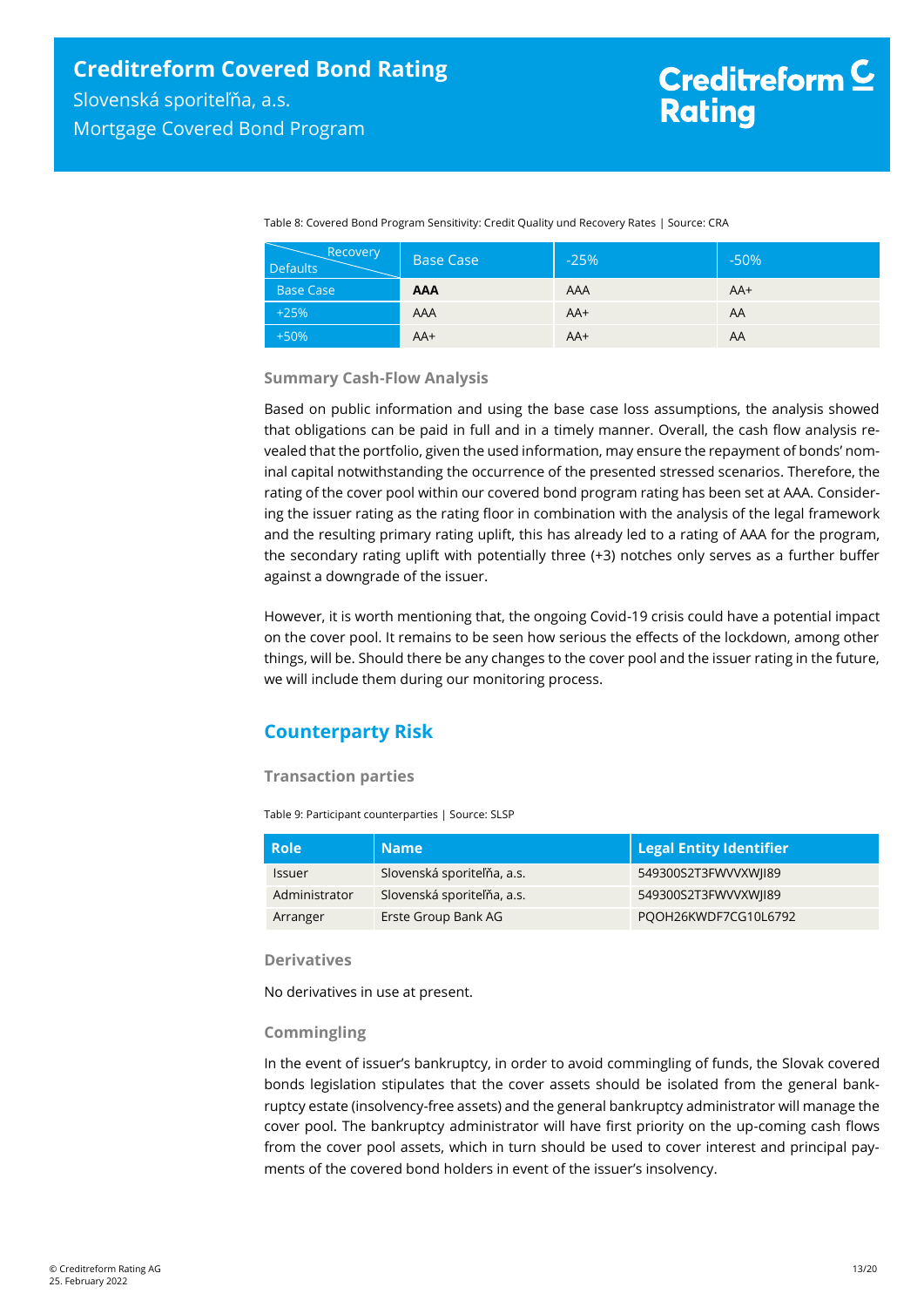# <span id="page-13-0"></span>**Appendix**

**Rating History**

| Event                   | Initial Rating      |
|-------------------------|---------------------|
| Result                  | <b>AAA / Stable</b> |
| <b>Rating Date</b>      | 25.02.2022          |
| <b>Publication Date</b> | 09.03.2022          |

**Details Cover Pool** 

Table 10: Characteristics of Cover Pool | Source: SLSP

| <b>Characteristics</b>                       | <b>Value</b> |
|----------------------------------------------|--------------|
| Cover Pool Volume                            | EUR 3,407 m. |
| <b>Covered Bonds Outstanding</b>             | EUR 1,862m.  |
| Substitute Assets                            | EUR 110 m.   |
| <b>Share Derivatives</b>                     | 0.00%        |
| Share Other                                  | 100.00%      |
| Substitute Assets breakdown by asset type    |              |
| Cash                                         | 0.00%        |
| Guaranteed by Supranational/Sovereign agency | 100.00%      |
| Central bank                                 | 0.00%        |
| Credit institutions                          | 0.00%        |
| Other                                        | 0.00%        |
| Substitute Assets breakdown by country       |              |
| Issuer country                               | 100.00%      |
| Eurozone                                     | 0.00%        |
| Rest European Union                          | 0.00%        |
| European Economic Area                       | 0.00%        |
| Switzerland                                  | 0.00%        |
| Australia                                    | 0.00%        |
| <b>Brazil</b>                                | 0.00%        |
| Canada                                       | 0.00%        |
| Japan                                        | 0.00%        |
| Korea                                        | 0.00%        |
| New Zealand                                  | 0.00%        |
| Singapore                                    | 0.00%        |
| US                                           | 0.00%        |
| Other                                        | 0.00%        |
| <b>Cover Pool Composition</b>                |              |
| Mortgages                                    | 96.77%       |
| <b>Total Substitute Assets</b>               | 3.23%        |
| Other / Derivatives                          | 0.00%        |
| Number of Debtors                            | 76,576       |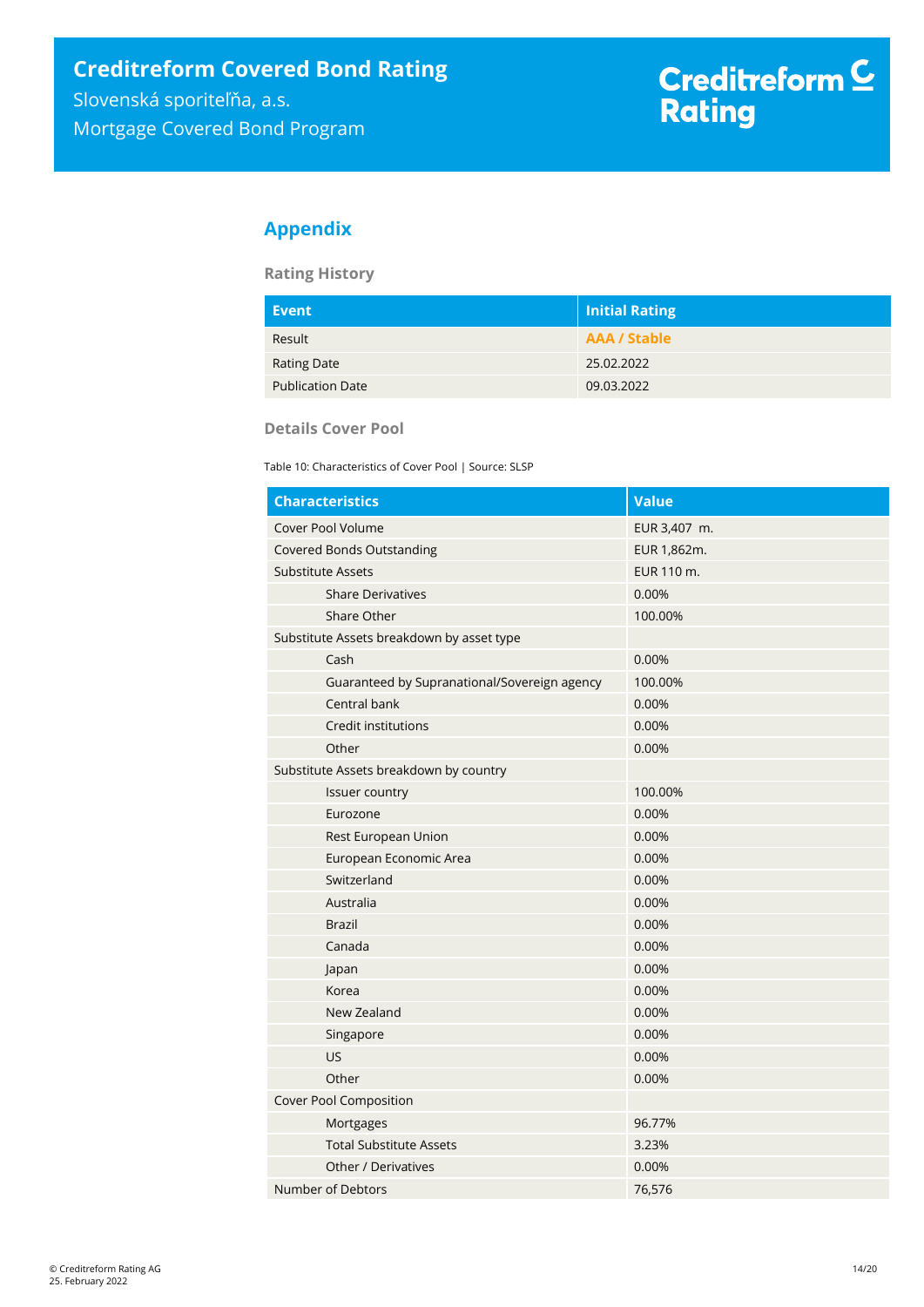Mortgage Covered Bond Program

# Creditreform <mark>C</mark><br>Rating

| Distribution by property use      |              |
|-----------------------------------|--------------|
| Residential                       | 100.00%      |
| Commercial                        | 0.00%        |
| Other                             | 0.00%        |
| Distribution by Residential type  |              |
| Occupied (main home)              | 69.60%       |
| Second home                       | 0.00%        |
| Non-owner occupied                | 0.00%        |
| Agricultural                      | 0.00%        |
| Multi family                      | 0.00%        |
| Other                             | 30.40%       |
| Distribution by Commercial type   |              |
| Retail                            | 0.00%        |
| Office                            | 0.00%        |
| Hotel                             | 0.00%        |
| Shopping center                   | 0.00%        |
| Industry                          | 0.00%        |
| Land                              | 0.00%        |
| Other                             | 100.00%      |
| Average asset value (Residential) | EUR 39.52 k. |
| Average asset value (Commercial)  | EUR 0 k.     |
| Share Non-Performing Loans        | <b>NR</b>    |
| Share of 10 biggest debtors       | <b>NR</b>    |
| WA Maturity (months)              | <b>NR</b>    |
| WAL (months)                      | 234          |
| Distribution by Country (%)       |              |
| Slovakia                          | 100.00       |
| Distribution by Region (%)        |              |
| Banská Bystrica                   | 9.00         |
| <b>Bratislava</b>                 | 23.10        |
| Košíce                            | 11.50        |
| Nitra                             | 9.30         |
| Prešov                            | 10.20        |
| Trenčín                           | 11.40        |
| Trnava                            | 12.90        |
| Žilina                            | 12.60        |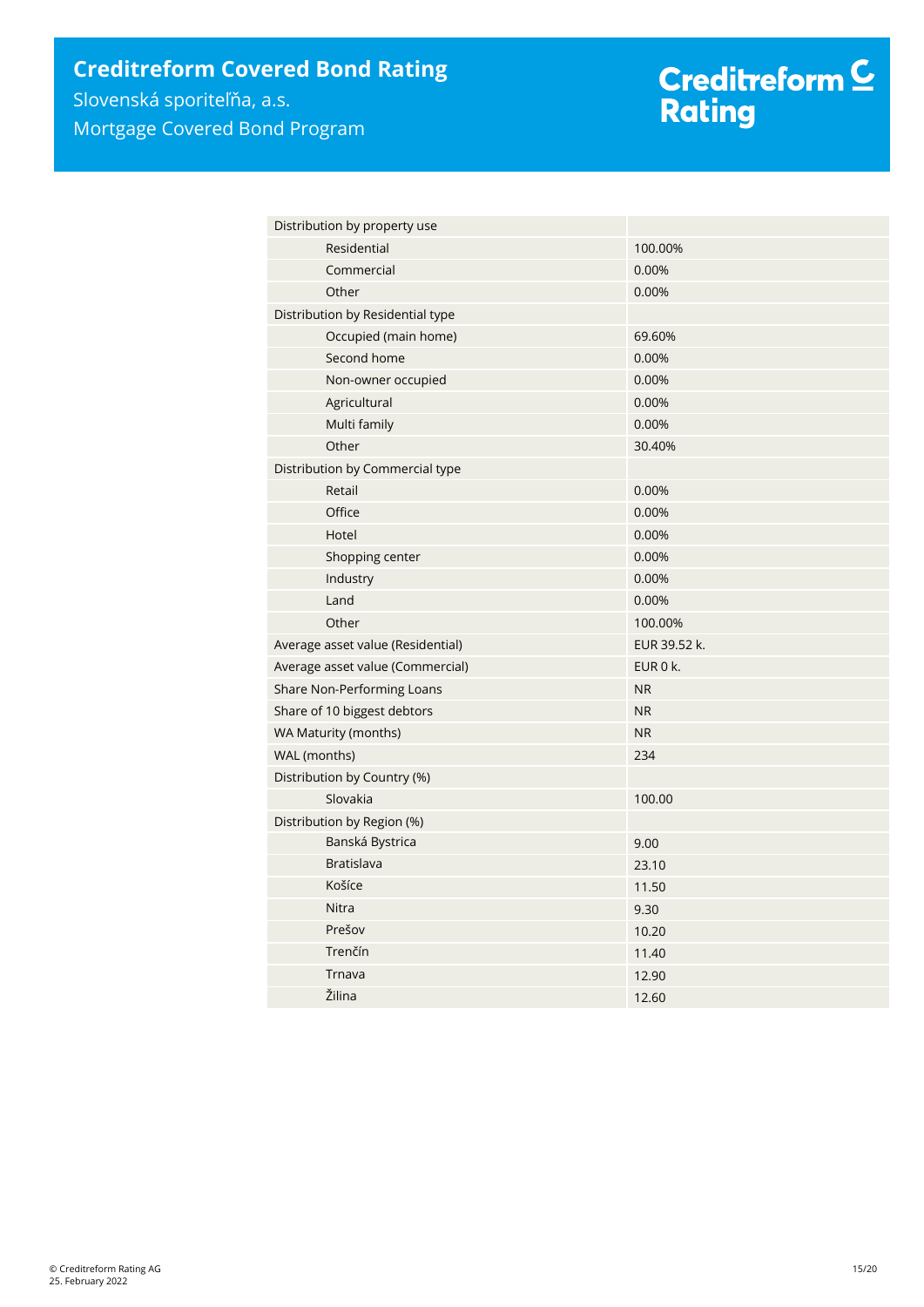



Figure 7: Indexed LTV breakdown - residential pool | Source: SLSP

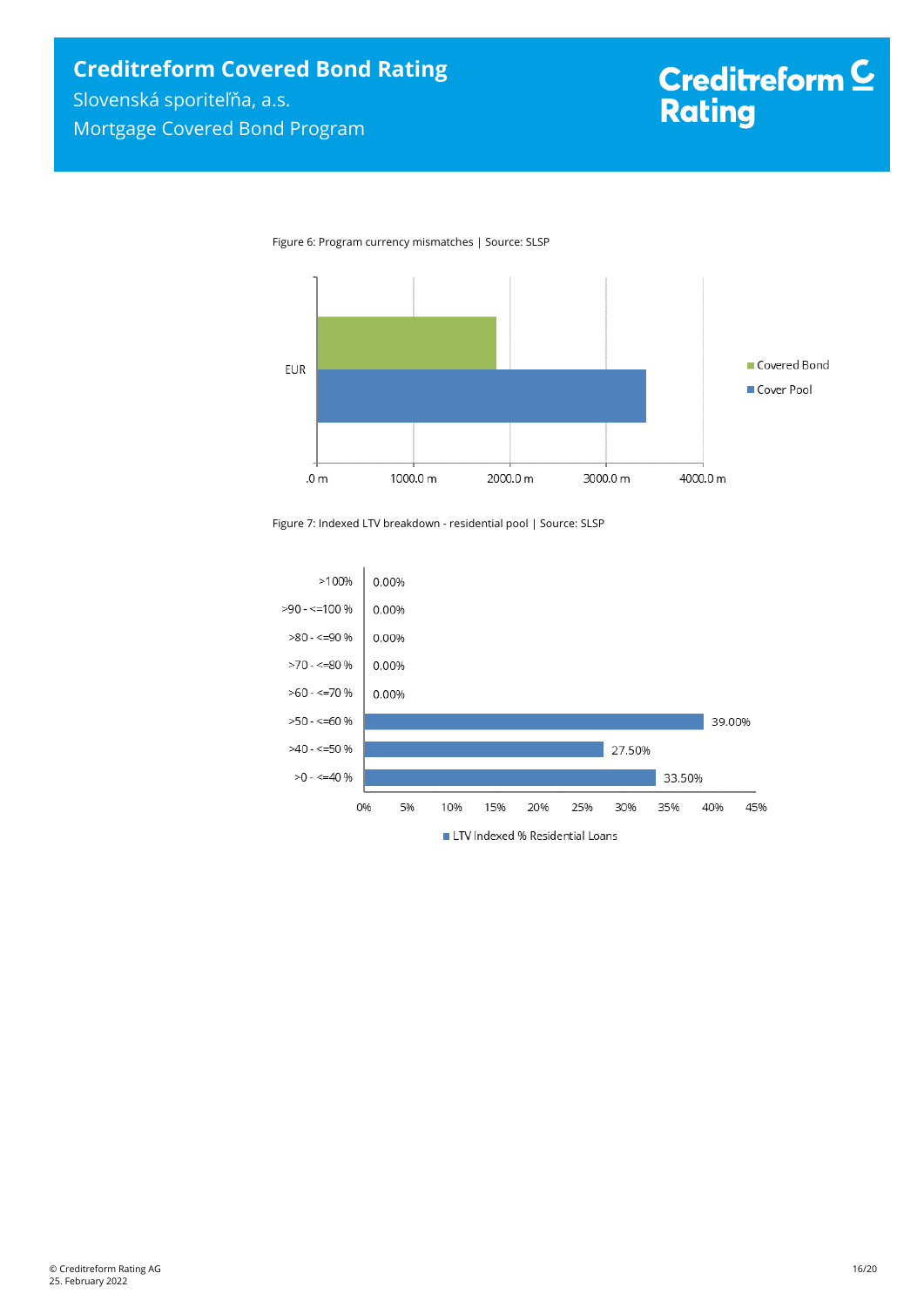**Key Source of Information**

#### **Documents (Date: 31.12.2021)**

#### Issuer

- Audited consolidated annual reports of Erste Group Bank AG (Group) 2017-2020
- Audited consolidated annual reports of Slovenská sporiteľňa, a.s. 2017-2020
	- Issuer rating update report dated 27.08.2021
	- Miscellaneous Investor Relations Information and Press releases
	- Data from eValueRate/CRA databank

Covered Bond and Cover Pool

- Cover Pool Overview from SLSP (31.12.2021)
- Base Prospectus as of 12.03.2021
- Market data Mortgage Covered Bond Program

**Regulatory and Legal Disclosures**

Creditreform Rating AG was neither commissioned by the rating object nor by any other third parties for the rating. The analysis took place on a voluntary basis by Creditreform Rating AG and is to be described in the regulatory sense as an unsolicited rating. The rating was conducted on the basis of Creditreform Rating's ["Covered Bond Ratings" methodology \(v1.0, July 2017\)](https://creditreform-rating.de/en/about-us/regulatory-requirements.html?file=files/content/downloads/Externes%20Rating/Regulatorische%20Anforderungen/EN/Ratingmethodiken%20EN/Rating%20Methodology%20Covered%20Bonds.pdf) and ["Technical Documentation Portfolio Loss Distributions" \(v.1.0, July 2018\)](https://creditreform-rating.de/en/about-us/regulatory-requirements.html?file=files/content/downloads/Externes%20Rating/Regulatorische%20Anforderungen/EN/Ratingmethodiken%20EN/Technical%20Documentation%20Portfolio%20Loss%20Distributions.pdf) in conjunction with Creditreform`s basic document ["Rating Criteria and Definitions" \(v1.3, January 2018\).](https://creditreform-rating.de/en/about-us/regulatory-requirements.html?file=files/content/downloads/Externes%20Rating/Regulatorische%20Anforderungen/EN/Ratingmethodiken%20EN/CRAG%20Rating%20Criteria%20and%20Definitions.pdf) On the subject of ESG (environment, social and governance), Creditreform Rating AG has published the basic document ["The Impact of ESG Factors on Credit Ratings" \(March 2020\)](https://creditreform-rating.de/en/about-us/regulatory-requirements.html?file=files/content/downloads/Externes%20Rating/Regulatorische%20Anforderungen/EN/Ratingmethodiken%20EN/The%20Impact%20of%20ESG%20Factors%20on%20Credit%20Ratings.pdf).

| <b>Unsolicited Credit Rating</b>                       |           |  |  |
|--------------------------------------------------------|-----------|--|--|
| With Rated Entity or Related Third Party Participation | NO.       |  |  |
| With Access to Internal Documents                      | <b>NO</b> |  |  |
| With Access to Management                              | <b>NO</b> |  |  |

The rating is based on publicly available information and internal evaluation methods for the rated bank and program. The issuer's quantitative analysis is based mainly on the latest annual accounts, interim reports, and other information of the bank pertaining to investor relations. The cover pool's quantitative analysis for the rated Covered Bond Program was based on the Cover Pool Overview published by the SLSP.

Information on the meaning of a rating category, definition of default and sensitivity analysis of relevant key rating assumptions can be found at "Creditreform Rating AG, Rating Criteria and Definitions":

#### <https://www.creditreform-rating.de/en/about-us/regulatory-requirements.html>

This rating was carried out by analysts Philip Michaelis (Senior Analyst) und Yannick Sagert (Analyst) both based in Neuss/Germany. On 25.02.2022, the rating was presented to the rating committee by the analysts and adopted in a resolution. The function of Person Approving Credit Ratings (PAC) was performed by Christian Konieczny (Senior Analyst).

On 25.02.2022, the rating result was communicated to SLSP, and the preliminary rating report was made available. The issuer and all relevant parties examined the rating report prior to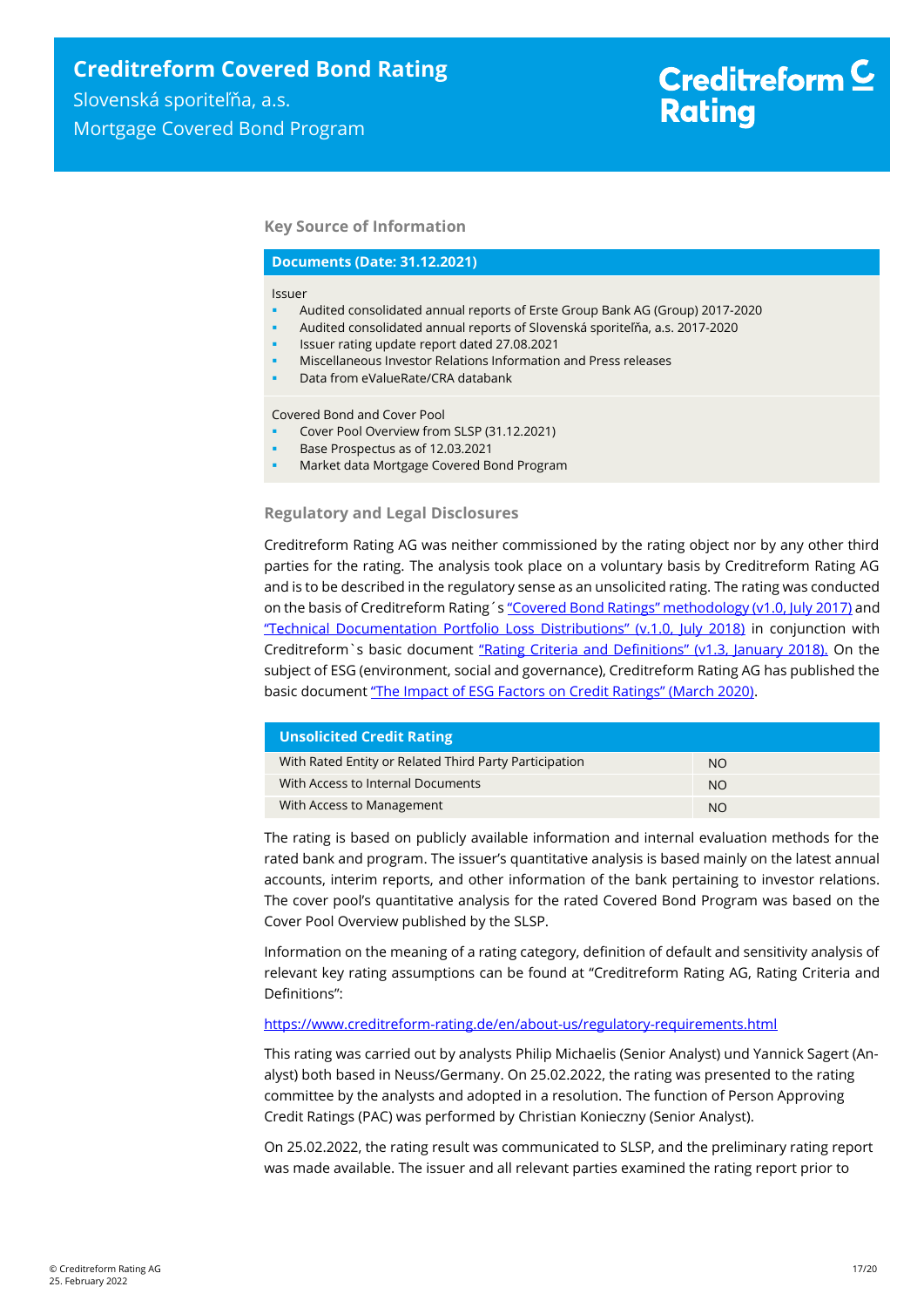publication and were given at least one full working day to appeal the rating committee decision and provide additional information. The rating decision was not amended following this examination.

The rating is subject to one-year monitoring from the creation date (see cover sheet). Within this period, the rating can be updated. After one year at the latest, a follow-up is required to maintain the validity of the rating.

In 2011 Creditreform Rating AG was registered within the European Union according to EU Regulation 1060/2009 (CRA-Regulation). Based on the registration Creditreform Rating AG (CRA) is permitted to issue credit ratings within the EU and is bound to comply with the provisions of the CRA-Regulation.

#### **Endorsement**

Creditreform Rating did not endorse the rating according Article 4 (3), CRA-Regulation.

#### **Conflict of Interests**

No conflicts of interest were identified during the rating process that might influence the analyses and judgements of the rating analysts involved or any other natural person whose services are placed at the disposal or under the control of Creditreform Rating AG and who are directly involved in credit rating activities or approving credit ratings and rating outlooks.

In the event of provision of ancillary services to the rated entity, CRA will disclose all ancillary services in the credit rating report.

#### **Rules on the Presentation of Credit Ratings and Rating Outlooks**

The approval of credit ratings and rating outlooks follows our internal policies and procedures. In line with our policy "Rating Committee," all credit ratings and rating outlooks are approved by a rating committee based on the principle of unanimity.

To prepare this credit rating, CRA has used following substantially material sources:

- 1. Transaction structure and participants
- 2. Transaction documents
- 3. Issuing documents
- 4. Other rating relevant documentation

There are no other attributes and limitations of the credit rating or rating outlook other than displayed on the CRA website. Furthermore, CRA considers satisfactory the quality and extent of information available on the rated entity. In regard to the rated entity, Creditreform Rating AG regarded available historical data as sufficient.

Between the disclosure of the credit rating to the rated entity and the public disclosure no amendments were made to the credit rating.

The rating report and/or the press release indicate the principal methodology or version of methodology that was used in determining the rating, with a reference to its comprehensive description.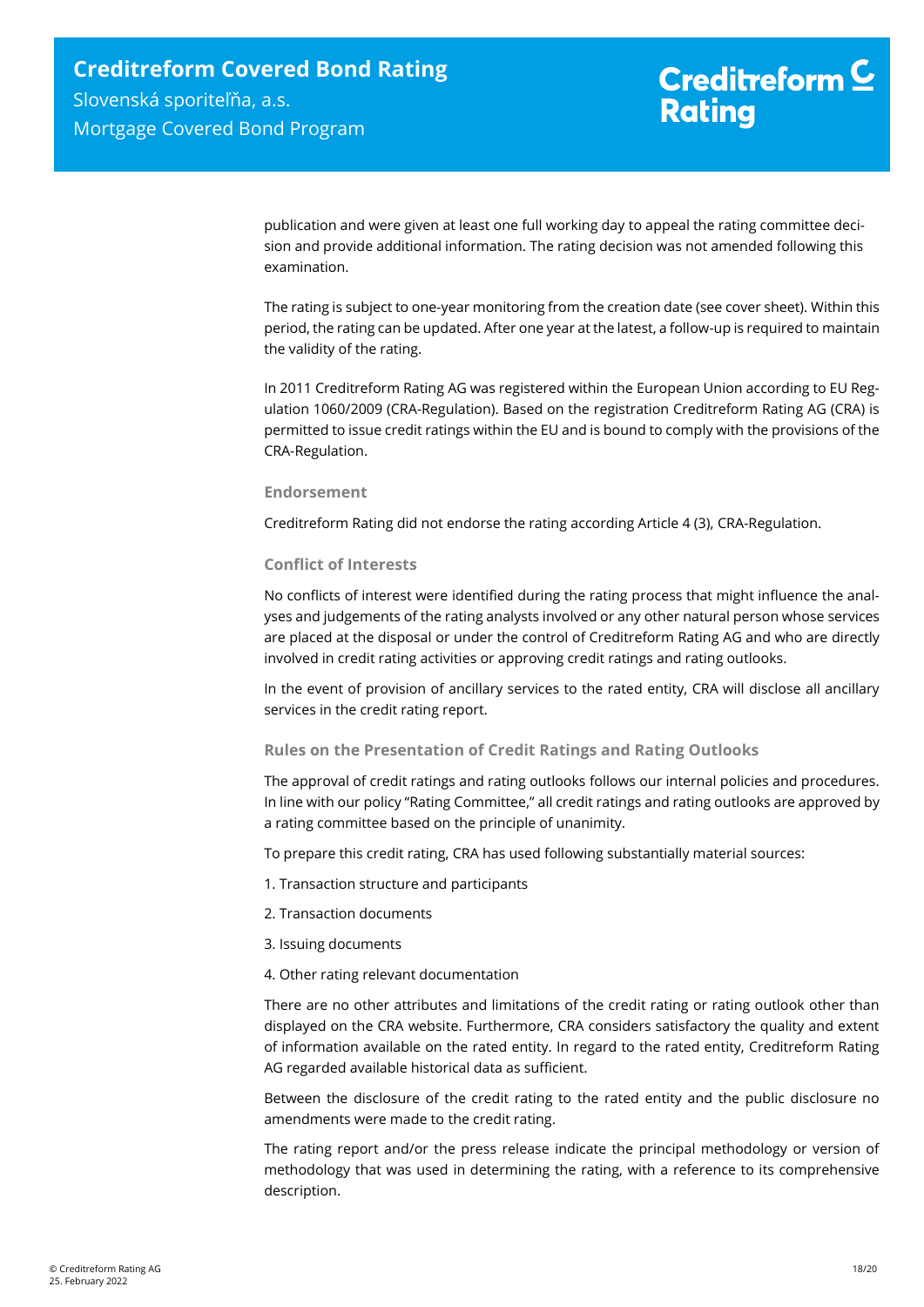In cases where the credit rating is based on more than one methodology, or where reference only to the principal methodology might cause investors to overlook other important aspects of the credit rating, including any significant adjustments and deviations, Creditreform Rating AG explains this fact in the credit rating and indicates how the different methodologies and other aspects are taken into account in the credit rating. This information is integrated in the credit rating report.

The meaning of each rating category, the definition of default or recovery, and any appropriate risk warning, including a sensitivity analysis of the relevant key rating assumptions, such as mathematical or correlation assumptions, accompanied by worst-case scenario credit ratings as well as best-case scenario credit ratings, are explained.

The date at which the credit rating was released for distribution for the first time and when it was last updated including any rating outlooks, is indicated clearly and prominently in the rating report and/or the press release as a "Rating action"; first release is indicated as "initial rating", other updates are indicated as an "update", "upgrade or downgrade", "not rated", "confirmed", "selective default" or "default".

In the case of a rating outlook, the time horizon is provided during which a change in the credit rating is expected. This information is available within the rating report and/or the press release.

In accordance to Article 11 (2) EU-Regulation (EC) No 1060/2009 registered or certified credit rating agency shall make available in a central repository established by ESMA information on its historical performance data, including the ratings transition frequency, and information about credit ratings issued in the past and on their changes. Requested data are available at the ESMA website: https://cerep.esma.europa.eu/cerep-web/statistics/defaults.xhtml.

An explanatory statement of the meaning of Creditreform`s default rates are available in the credit rating methodologies disclosed on the website.

#### **Disclaimer**

Any rating performed by Creditreform Rating AG is subject to the Creditreform Rating AG Code of Conduct which has been published on the web pages of Creditreform Rating AG. In this Code of Conduct, Creditreform Rating AG commits itself – systematically and with due diligence – to establish its independent and objective opinion as to the sustainability, risks and opportunities concerning the enterprise or the issue under review.

Future events are uncertain, and forecasts are necessarily based on assessments and assumptions. This rating is therefore no statement of fact, but an opinion. For this reason, Creditreform Rating AG cannot be held liable for the consequences of decisions made on the basis of any of their ratings. Neither should these ratings be construed as recommendations for investors, buyers or sellers. They should only be used by market participants (entrepreneurs, bankers, investors etc.) as one factor among others when arriving at corporate or investment decisions. Ratings are not meant to be used as substitutes for one's own research, inquiries and assessments.

We have assumed that the documents and information made available to us by the client are complete and accurate and that the copies provided to us represent the full and unchanged contents of the original documents. Creditreform Rating AG assumes no responsibility for the true and fair representation of the original information.